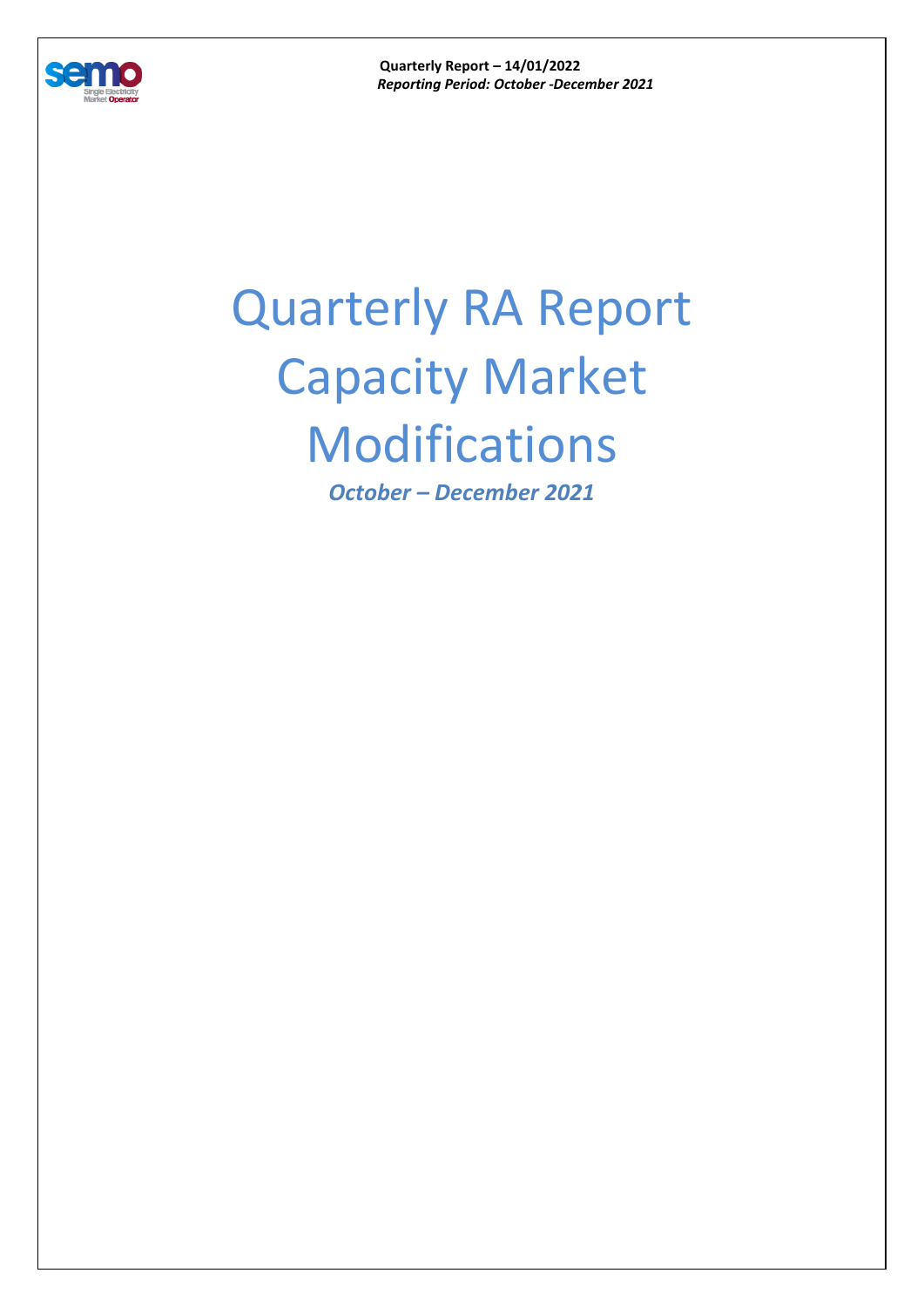

**Quarterly Report – 14/01/2022**  *Reporting Period: October -December 2021* 

## *Summary Note*

| <b>Area</b>                                        | <b>Key Event</b>                                            |                                          |
|----------------------------------------------------|-------------------------------------------------------------|------------------------------------------|
| <b>Meetings Held</b>                               | Capacity Workshop 22 - Cancelled                            | Thursday, 18 <sup>th</sup> November 2021 |
|                                                    |                                                             |                                          |
| <b>Modifications Raised</b><br>during this period  | $\overline{\mathbf{O}}$                                     |                                          |
| <b>Modifications Under</b><br><b>Consultation</b>  | $\overline{\mathbf{0}}$                                     |                                          |
| <b>RA Decisions Issued</b>                         | $\overline{\mathbf{2}}$                                     |                                          |
| <b>Modifications Deferred</b><br>as at 31//21      | $\overline{\mathbf{0}}$                                     |                                          |
| <b>Modifications Under</b><br><b>Consideration</b> | <b>Modifications Under Consideration with Status listed</b> |                                          |
| <b>Capacity Market Code</b>                        | Version 5.0                                                 |                                          |
| <b>Modifications Currently</b><br>on baseline      | <b>Capacity Market Rules</b>                                |                                          |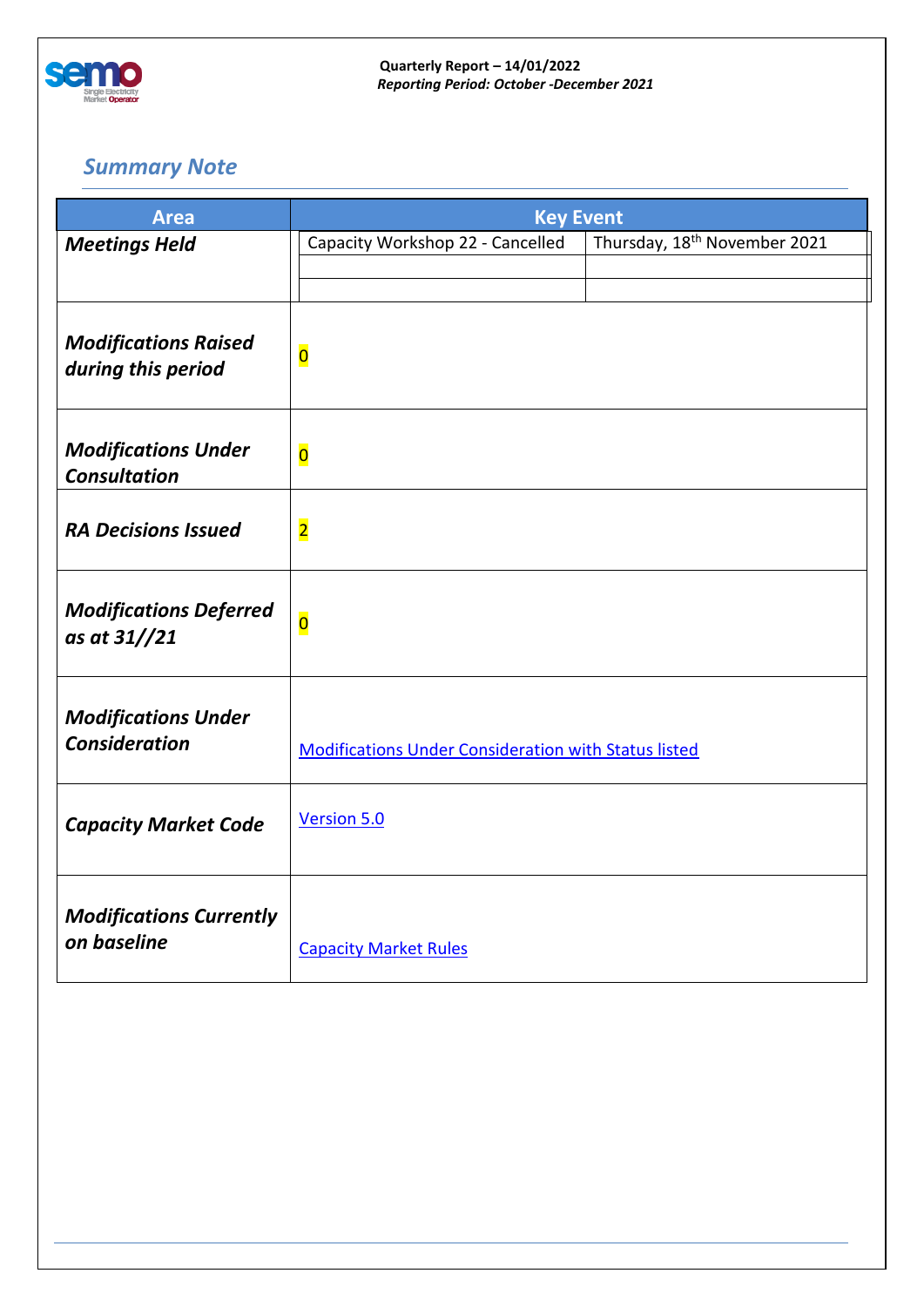

## *Appendix 1 – Programme of Work as as 31/12/2021*

|                                                                                                                  | <b>Status as at 31 December 2021</b> |                                                                     |  |  |  |
|------------------------------------------------------------------------------------------------------------------|--------------------------------------|---------------------------------------------------------------------|--|--|--|
| <b>Modification Proposals 'Under Consultation' without System impacts</b>                                        |                                      |                                                                     |  |  |  |
| <b>Title</b>                                                                                                     | <b>Sections Modified</b>             | Sent                                                                |  |  |  |
| N/A                                                                                                              | N/A                                  | N/A                                                                 |  |  |  |
| <b>Modification Proposals 'Under Consultation' with System impacts</b>                                           |                                      |                                                                     |  |  |  |
| N/A                                                                                                              | N/A                                  | N/A                                                                 |  |  |  |
| <b>Modification Proposals 'Recommended for Rejection</b>                                                         |                                      |                                                                     |  |  |  |
| N/A                                                                                                              | N/A                                  | N/A                                                                 |  |  |  |
| <b>RA Decision 'Further Work Required</b>                                                                        |                                      |                                                                     |  |  |  |
| CMC_10_21 Modification to the<br>provisions for Market Registration of<br><b>Demand Side Units</b>               | E 81                                 | N/A                                                                 |  |  |  |
| RA Decision Approved Modifications with System Impacts                                                           |                                      |                                                                     |  |  |  |
| <b>Title</b>                                                                                                     | <b>Sections Modified</b>             | <b>Effective</b>                                                    |  |  |  |
| CMC_06_21 NIRO & DSU                                                                                             | $E$ & I                              | 21 September 2021                                                   |  |  |  |
| CMC_07_21 E.4 Application for<br><b>Qualification Date</b>                                                       | E.4                                  | 2 November 2021                                                     |  |  |  |
| CMC_11_21 Extending Current ASTN<br>Form                                                                         | M                                    | TBC - following completion and analysis of<br>SOs impact assessment |  |  |  |
| RA Decision Approved Modifications with no System Impacts                                                        |                                      |                                                                     |  |  |  |
| CMC_03_21 Modification to the<br>provisions for Substantial Financial<br>Completion                              | J                                    | 19 November 2021                                                    |  |  |  |
| CMC_12_21 Modification to the<br>methodology for calculating the De-<br>Rated Grid Code Commissioned<br>Capacity | G                                    | 19 November 2021                                                    |  |  |  |
| CMC_01_21 Amendment relating to the<br>provision of the CAM Report following a<br>Capacity Auction               | B.10.4.1                             | 14 July 2021                                                        |  |  |  |
| CMC_02_21 Amendment to Capacity<br>Market Code Modifications Workshop<br>Agenda Timeline                         | B.12.7.1                             | 14 July 2021                                                        |  |  |  |
| CMC_04_21 Verification Requirements<br>for Implementation Plan Milestones                                        | J.4.3                                | 14 July 2021                                                        |  |  |  |
| CMC_08_21 Ex-post Verification of<br>Compliance with the CO2 limits                                              | 1.1.2                                | 2 November 2021                                                     |  |  |  |
| CMC_09_21 Timeframe to consider<br><b>SFC Extensions</b>                                                         | J.5.2                                | 21 September 2021                                                   |  |  |  |